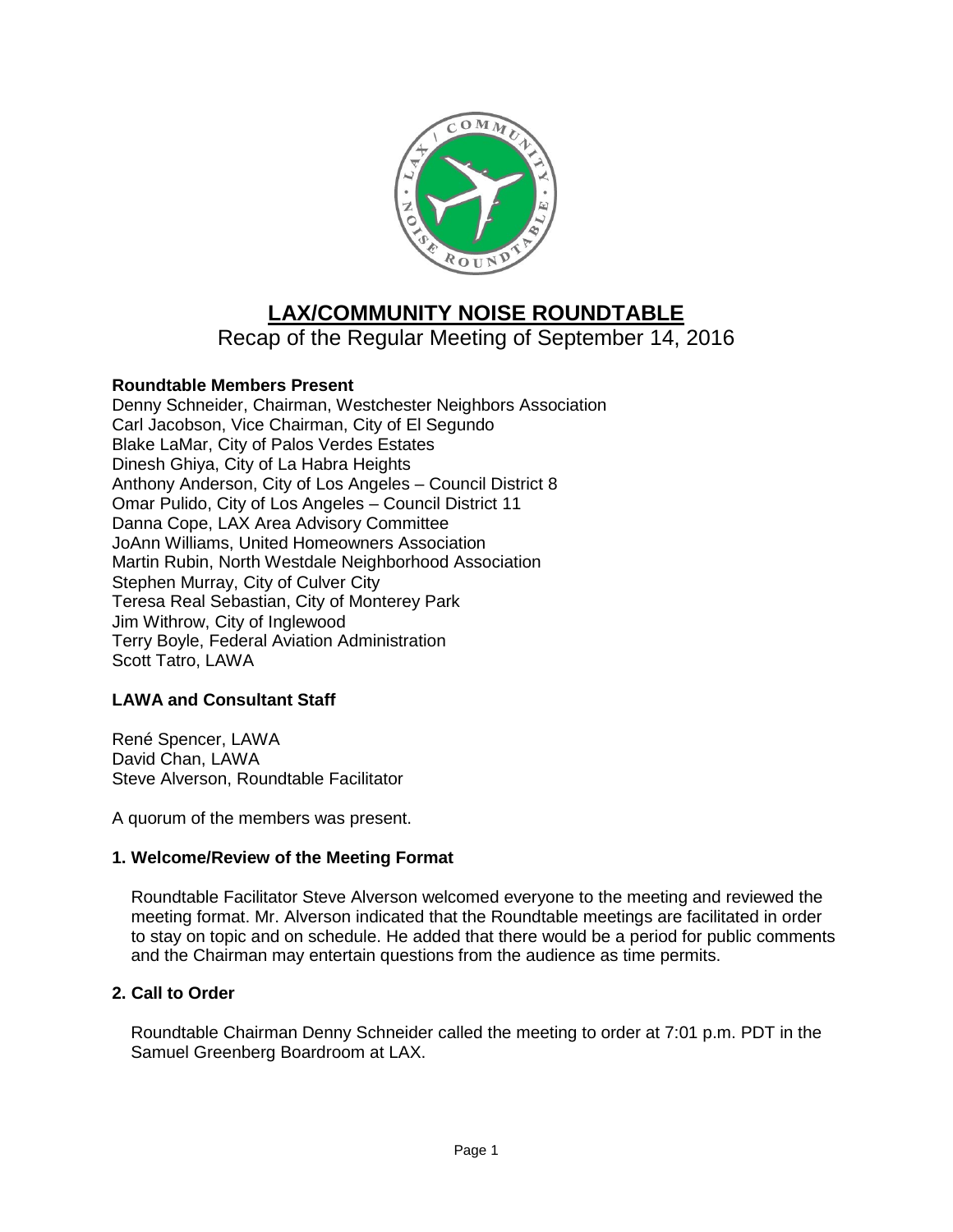## **3. Comments from the Public**

Chairman Schneider opened the public comment period and asked that speakers keep their remarks to two to three minutes in length.

A resident from Pacific Palisades indicated that aircraft are not following the SADDE SIX STAR, resulting in increased aircraft noise levels in Pacific Palisades and Santa Monica Canyon neighborhoods. He requested that the Roundtable meet with the FAA to discuss possible noise abatement measures that would help reduce noise for these communities.

A resident of Monterey Park indicated that LAWA's statistical reports on the Extended Downwind Arrival are helpful in understanding the overflight situation and requested that LAWA provide the statistical reports to Monterey Park on a monthly basis. She also suggested that the Roundtable urge Congress to include LAX as one of the study areas for the proposed health study relating to Metroplex projects as prescribed in "H.R. 5075 - Airplane Impacts Mitigation Act of 2016."

A resident of South Los Angeles expressed concern about the increasing number of aircraft overflights/noise levels and noted that he was outside of the CNEL 65 dB contours for the sound insulation program.

When there were no further comments, Chairman Schneider closed the public comment period.

### **4. Consideration of Scheduling an Additional Meeting for October 12, 2016**

LAWA Staff member David Chan suggested that the Roundtable hold a special meeting on October 12, 2016 for the FAA to discuss the SoCal Metroplex project and its responses to the Roundtable's 2012 and 2015 letters in further detail, and to allow the members to clarify or inquire about the project. After the members briefly discussed the issue, Vice Chairman Jacobson's motion to hold a special meeting of the Roundtable in the Samuel Greenberg Boardroom at LAX on October 12, 2016 from 7 to 9 pm for the FAA Metroplex discussion was seconded by Member Withrow and unanimously approved by the Roundtable.

Member Omar Pulido requested that Southern California TRACON Manager Barry Davis be asked to respond in writing to the Roundtable's request for an explanation of what had changed that resulted in the narrowing of the flight tracks on the North Downwind Arrival. FAA representative Terry Boyle said that he would pass the request along to Mr. Davis. Mr. Chan said that FAA will come to the next regular meeting of the Roundtable on November  $9<sup>th</sup>$ to discuss the North Downwind Arrival.

### **5. Work Program A1 – Initial Review of Final Environmental Assessment for FAA SoCal Metroplex Project**

Roundtable Facilitator Steve Alverson gave a presentation on the highlights of the Final Environmental Assessment for FAA's SoCal Metroplex Project, which received a Finding of No Significant Impact and Record of Decision (FONSI/ROD) on August 31, 2016. This determination will enable the FAA to begin implementation of new arrival and departure procedures in phases starting in November 2016 and continuing through April 2017. He reviewed a list of all of the procedures and their implementation dates. He also noted that the FAA modified several procedures in response to public comments and created an entirely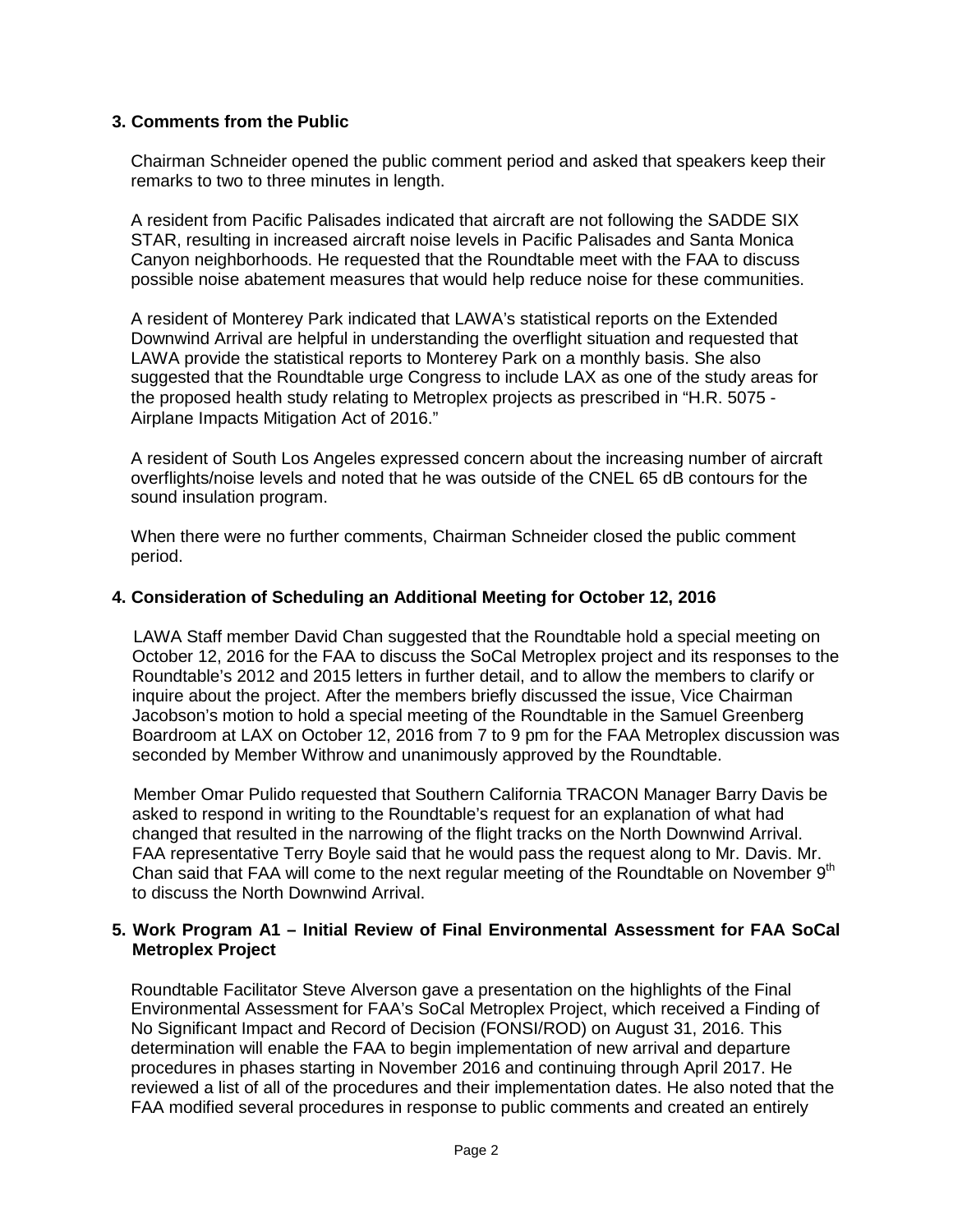new STAR for use during Over-Ocean Operations at LAX. In addition, some procedures had received additional evaluation from FAA based on public input, but could not be changed due to airspace conflicts.

Mr. Alverson reviewed the FAA's response to the Roundtable's 2015 comment letter, which included a reference to the Roundtable's 2012 letter of noise abatement recommendations. He noted that the Special Roundtable meeting on October 12, 2016 would provide a good opportunity to hear additional details on the Metroplex project directly from the FAA.

Mr. Alverson's complete presentation on the Initial Review of Final Environmental Assessment for FAA SoCal Metroplex Project can be found at [http://www.lawa.org/LAXNoiseRoundTable.aspx.](http://www.lawa.org/LAXNoiseRoundTable.aspx)

# **6. Analysis of LAX Operations near La Habra Heights**

Mr. Chan reviewed the findings of an analysis that LAWA conducted in response to a Roundtable member's request to determine any changes in operations, flight routes and altitudes of aircraft flying near La Habra Heights. He noted that arrivals on the extended downwind arrival route do not overfly La Habra Heights and that the analysis is focused on LAX arrivals from the east and the south, and LAX departures. The findings of the analysis are included in the presentation.

Member Ghiya commented that the analysis doesn't explain why there is increased aircraft noise over La Habra Heights. LAWA representative Scott Tatro noted that the analysis showed that there have been increases in arrivals from the east and south (over Seal Beach VOR) and that the Runway Safety Area work of 2015 resulted in an increase in arrivals to the south runway complex, which places flight tracks closer to La Habra Heights. He also indicated that the aircraft fleet at LAX is larger and may be louder than the aircraft they are replacing.

The complete presentation related to the Analysis of LAX Operations near La Habra Heights can be found on the Roundtable webpage at [http://www.lawa.org/LAXNoiseRoundTable.aspx.](http://www.lawa.org/LAXNoiseRoundTable.aspx)

## **7. Work Program A7 – Review/Consider Monterey Park's Recommendations Regarding Aircraft Overflights**

In response to a request from Monterey Park to consider several noise abatement recommendations, Mr. Alverson evaluated each of these recommendations and provided his independent assessment and suggestions for the Roundtable's consideration. These discussions are included in the presentation.

After reviewing Monterey Park recommendations, Mr. Alverson suggested the Roundtable discuss the merits of these recommendations and do one of the following:

- Take action on any one or all of them
- Take no action
- Defer taking action until after the Metroplex implementation

As the Roundtable did not take action on this matter, the item will be scheduled for further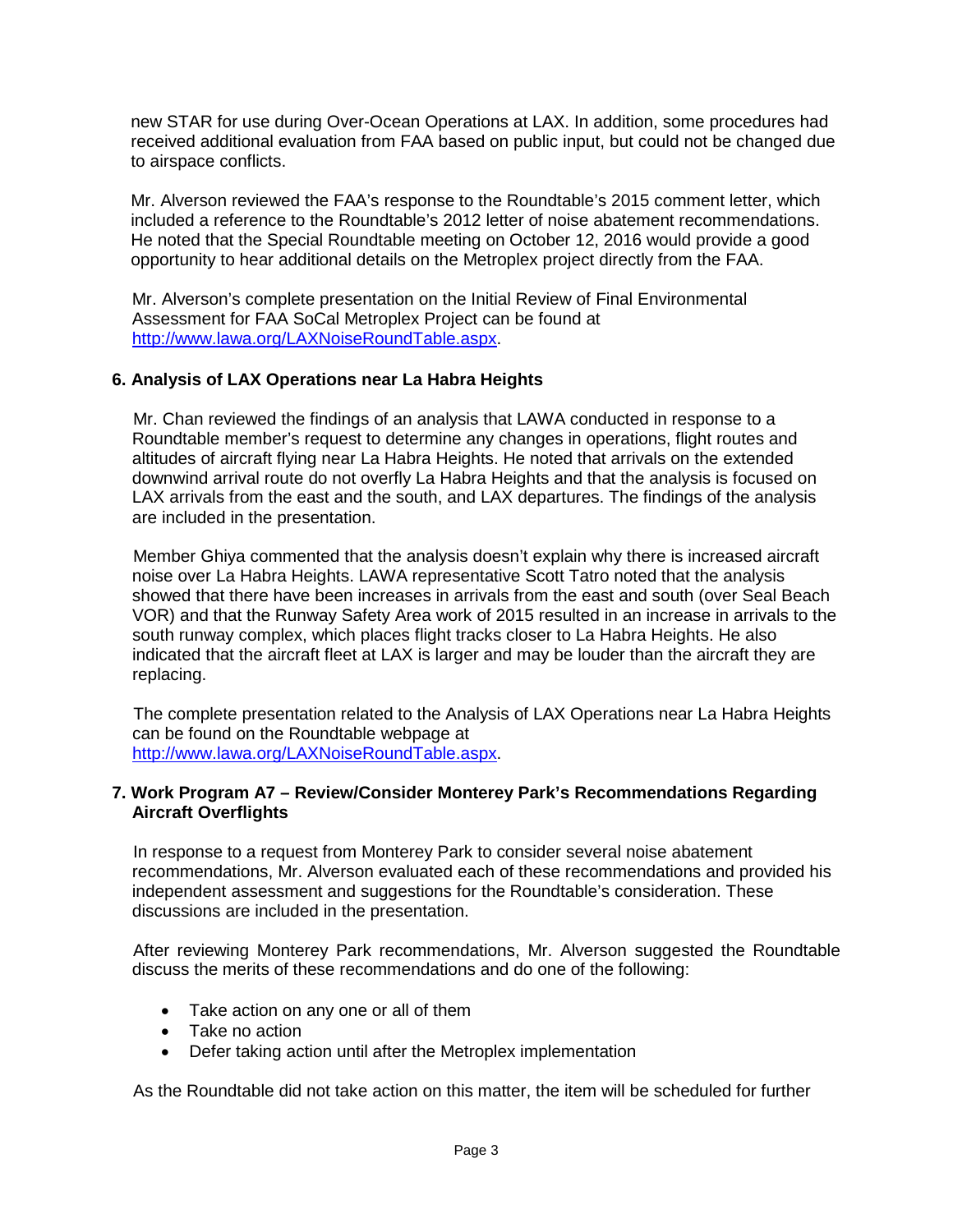discussion by the Roundtable members at a future Roundtable meeting.

The complete presentation related to the item "Review/Consider Monterey Park's Recommendations Regarding Aircraft Overflights" can be found on the Roundtable webpage at [http://www.lawa.org/LAXNoiseRoundTable.aspx.](http://www.lawa.org/LAXNoiseRoundTable.aspx)

## **8. Status Update on Roundtable Facilitator Contract**

Due to the length of Agenda Items 5, 6, and 7, the Status Update on Roundtable Facilitator Contract was postponed to a future meeting.

## **9. Statistical Update on Aircraft Operations**

Due to the length of Agenda Items 5, 6, and 7, the statistical update on aircraft operations was postponed to a future meeting.

### **10. Aviation Noise News Update**

Due to the length of Agenda Items 5, 6, and 7, the "Aviation Noise News" update was postponed to a future meeting.

## **11. Roundtable Member Discussion**

Member Pulido requested that LAWA and the Roundtable submit a letter to the FAA requesting that the FAA explore possible noise abatement options for the communities that are affected by North Downwind Arrivals. Mr. Alverson noted that as this item was not on tonight's agenda, and therefore, the Roundtable could not take action on Member Pulido's request tonight. However, the item will be scheduled for discussion and consideration at a future Roundtable meeting.

Member Martin Rubin asked the Roundtable to consider submitting a letter to the FAA delineating how SMO operations negatively affect LAX operations. Mr. Alverson noted that as this item was not on tonight's agenda, the Roundtable could not take action on Member Rubin's request tonight. He noted this item would be scheduled for discussion and consideration at a future Roundtable meeting.

Member Stephen Murray requested that LAWA ask United Airlines to have a representative attend a future Roundtable meeting to present its plan on retrofitting its A-320 family of aircraft with vortex generators. Mr. Alverson noted that LAWA has already reached out to United Airlines to request the presentation at a future Roundtable meeting.

Member Teresa Real Sebastian requested that LAWA consider providing the presentation materials to Roundtable members prior to the meeting for review. Mr. Tatro said that LAWA makes an effort to send out presentation materials ahead of the meetings, but in some cases, the presentation materials are not completed until the day of the meeting.

## **12. Formal Action Items**

The Roundtable approved holding a special meeting on Wednesday, October 12, 2016 for the FAA to discuss the SoCal Metroplex Project and to expand on its response to the Roundtable recommendations pertaining to the Project.